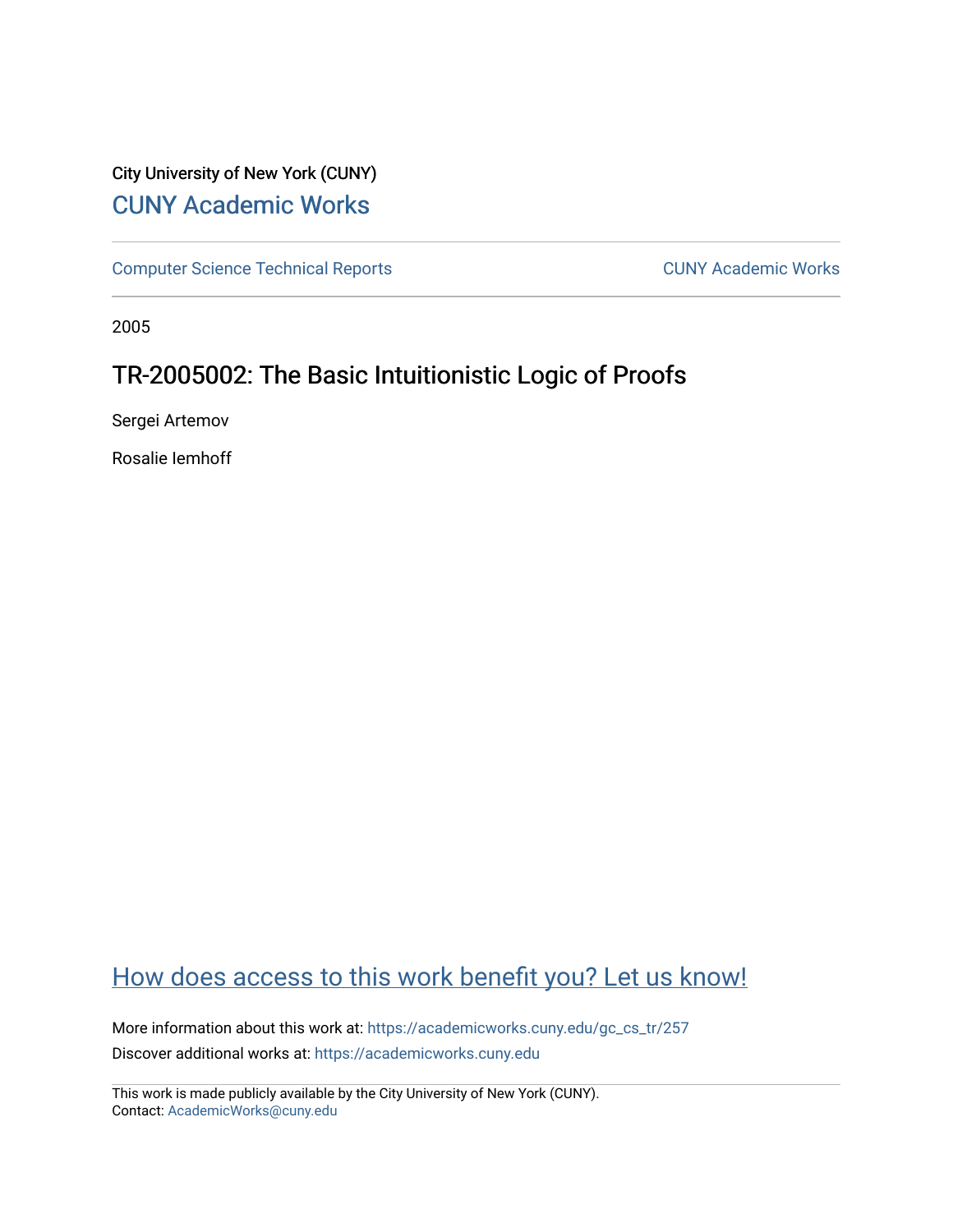# The Basic Intuitionistic Logic of Proofs

Sergei Artemov Rosalie Iemhoff<sup>∗</sup> SArtemov@gc.cuny.edu iemhoff@logic.at

City University of New York Institute for Discrete Mathematics and Graduate Center Geometry E104, Technical University Vienna 365 Fifth Avenue Wiedner Hauptstrasse 8-10 New York, NY 10016, U.S.A. 1040, Vienna, Austria

February 23, 2005

#### Abstract

The language of the basic logic of proofs extends the usual propositional language by forming sentences of the sort x is a proof of  $F$  for any sentence  $F$ . In this paper a complete axiomatization for the basic logic of proofs in Heyting Arithmetic HA was found.

# 1 Introduction.

The classical logic of proofs  $LP$  inspired by the works by Kolmogorov [24] and Gödel  $[16, 17]$  was found in  $[3, 4]$  (see also surveys  $[6, 8, 12]$ ). LP is a natural extension of the classical propositional logic in a language of proof-carrying formulas. LP axiomatizes all valid logical principles concerning propositions and proofs with a fixed sufficiently rich set of operations. Operations of proofs in LP suffice to recover explicit provability content in the classical modal logic by realizing modalities by appropriate proof terms. This helped to settle an old question discussed by Gödel in  $1933/38$  concerning the intended provability semantics of the classical modal logic S4 and intuitionistic logic  $IPC (4).$ 

The logic of proofs LP naturally extends both the classical modal logic and typed combinatory logic (hence the typed  $\lambda$ -calculus) [5]. This connection to modal logic led to applications of LP in the logics of knowledge, where the proof-carrying language of LP helped to capture the notions of "evidence" and "knowing for a reason" ([7, 9, 13]).

Another line of applications of the logic of proofs comes from the fact that LP considerably extends the typed  $\lambda$ -calculus by providing the latter with reflexive capabilities, which model reflection in typed theories and typed functional programming. In this connection finding the intuitionistic logic of proofs, more precisely, the logic of proofs for HA is an important task, since this logic could serve as a source of new operations for the reflexive  $\lambda$ -calculi. The logic of proofs provides a proper format for

<sup>∗</sup>Supported by the Austrian Science Fund FWF under projects P16264, P16539 and P17503.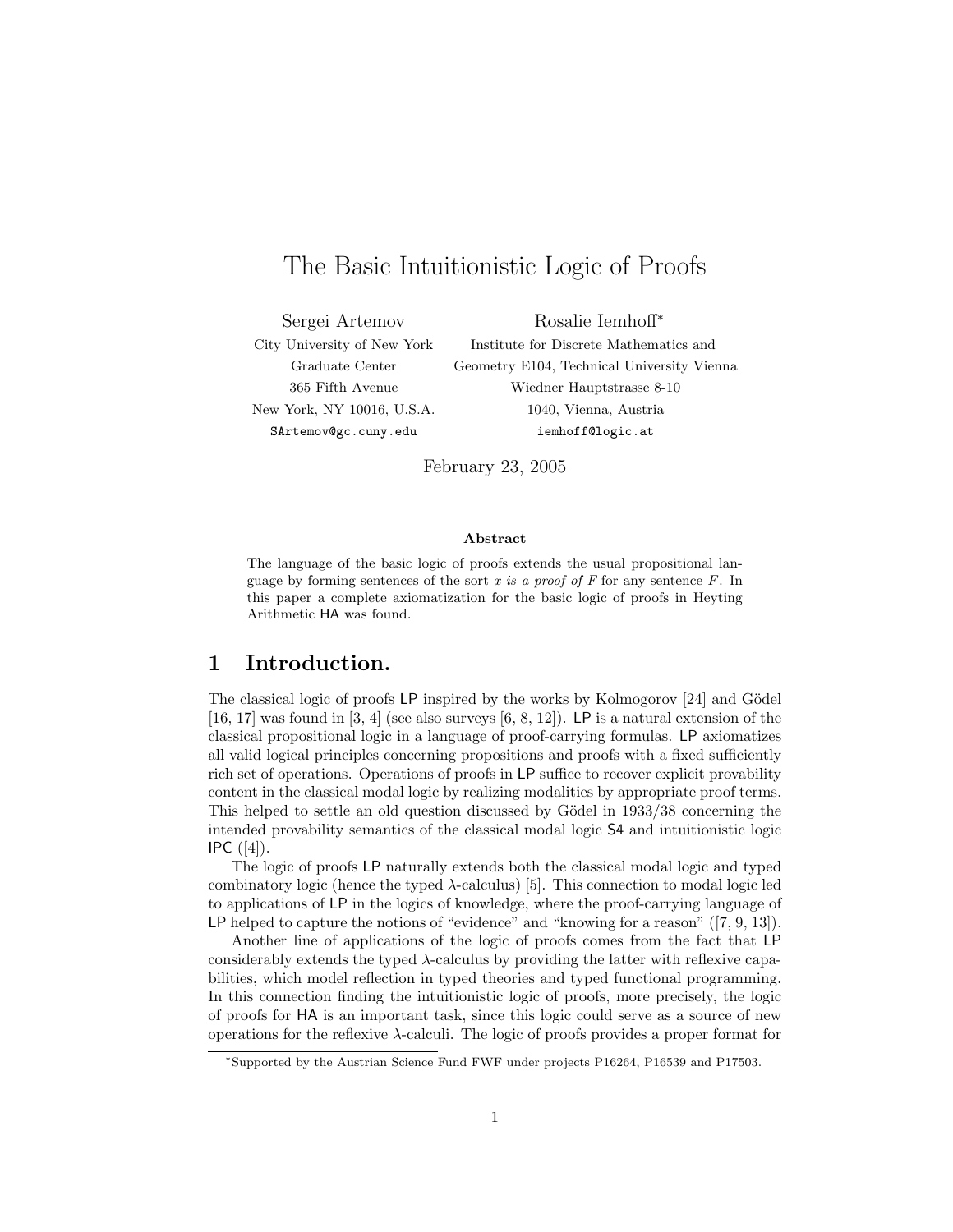reasoning about admissible rules in HA and studying their functional and algebraic behavior. The intuitionistic logic of proofs provides a more expressive version of the modal  $\lambda$ -calculus [11, 25, 26] which has interesting applications.

The problem of building the intuitionistic logic of proofs has two distinct parts. Firstly, one has to answer the question about propositional logical principles that axiomatize HA-tautologies in the propositional language enriched by atoms u is a proof of F without operations on proof terms, i.e. when  $u$  is a variable. The resulting basic logic of proofs will reflect purely logical principles of the chosen format. Secondly, one has to pick a system of operations on proofs and study corresponding intuitionistic logic of proofs. In this paper we will concentrate on solving the first of the above problems and discuss the second one in section 4.

We introduce the *Basic Intuitionistic Logic of Proofs*, iBLP, and establish its completeness with respect to the semantics of proofs in HA. The paper essentially uses technique and results by de Jongh [23], Smorynski [27], de Jongh and Visser work on a basis for admissible rules in IPC (circa 1991, cf. [19]), Artemov & Strassen [10] and Artemov [2], Ghilardi [14], Iemhoff [18, 20, 21].

Finally, let us remark that besides the reasons mentioned above, the completeness proof presented in this paper is also interesting because it is the first result in this area for constructive theories. For example, the correponding problem for provability logic of Heyting Arithmetic is still open [22].

## 2 Preliminaries.

The language of the basic logic of proofs consists of the usual language of propositional logic (with  $\perp$ ) plus proof variables  $u, v, w, \ldots$ . Using u to stand for any proof variable and p for any propositional variable or  $\perp$ , the formulas are defined by the grammar

$$
A \equiv_{\text{def}} p \mid A_1 \to A_2 \mid A_1 \wedge A_2 \mid A_1 \vee A_2 \mid u:A.
$$

 $\neg A$  is defined as  $A \to \bot$ . An atom is a propositional variable or  $\bot$  or a formula of the form  $u: F$ . A *literal* is an atom or the negation of an atom. Note that we can consider the language of the basic logic of proofs as a propositional language in which some propositional variables,  $u : A$ , are labelled by a formula in the language. When we write a formula in the context of IPC, e.g. in expressions  $\nvdash_{\mathsf{IPC}} A$  or  $\vdash_{\mathsf{IPC}} A$ , A should be interpreted as a propositional formula in the way just explained. Subformulas are defined as usual, with the extra clause that  $u:A$  and subformulas of A are subformulas of u:A. We adhere to the convention that "u" and "¬" bind stronger than " $\wedge$ ", " $\vee$ ", which bind stronger than " $\rightarrow$ ".

**Definition 1.** A *proof predicate* is a primitive recursive formula  $Prf(x, y)$  such that for every arithmetical sentence  $\varphi$ 

$$
\mathsf{HA} \vdash \varphi \; \Leftrightarrow \; \text{ for some } n \in \omega \quad \mathit{Prf}(n, \ulcorner \varphi \urcorner) \; \text{holds}^1.
$$

Definition 2. An *arithmetical interpretation* <sup>∗</sup> has the following parameters [2, 10].

1. a proof predicate  $Prf(x, y)$ ;

<sup>&</sup>lt;sup>1</sup>We omit bars over numerals for natural numbers  $n, \lceil \varphi \rceil$ , etc.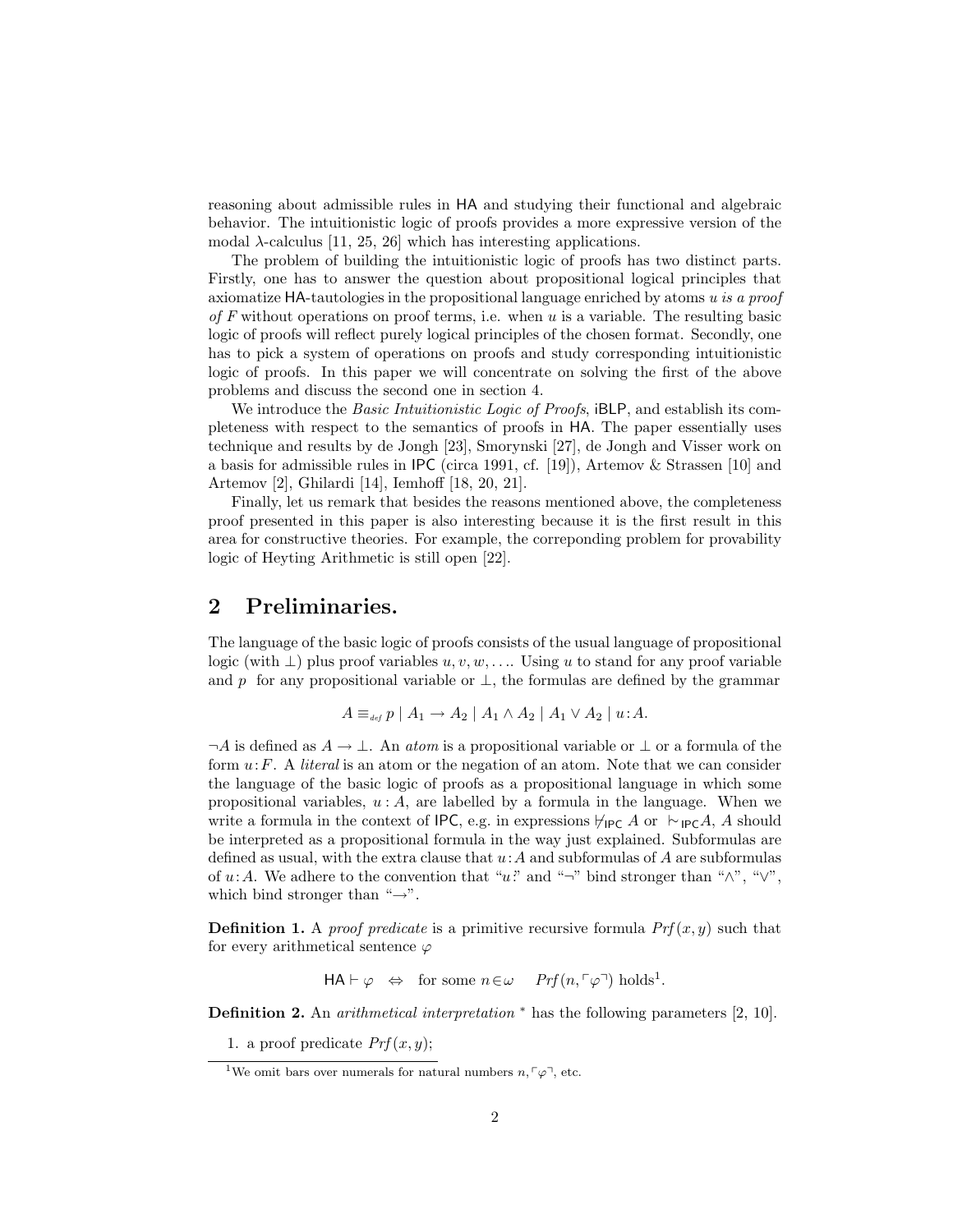2. a mapping of propositional variables  $p$  to sentences  $p^*$  of HA;

3. a mapping of proof variables  $u$  to natural numbers  $u^*$ .

The arithmetical interpretation  $F^*$  of a formula  $F$  is defined inductively

$$
\perp^* := (0 = 1), \quad (A \to B)^* := A^* \to B^*, \quad (u : A)^* := Prf(u^*, \ulcorner A^{*} \urcorner)
$$

Naturally, an arithmetical interpretation of the iBLP-language can be considered as a special case of the arithmetical substitution in the language of IPC.

#### 2.1 Substitutions.

We will use two kinds of substitutions. Substitutions of propositional formulas for propositional variables are denoted by  $\sigma$  or  $\sigma'$ . Substitutions of arithmetical formulas for propositional variables are denoted by  $\tau$  or  $\tau'$ . For a set of formulas  $\Gamma$  we write  $\sigma \Gamma$ for  $\{\sigma A \mid A \in \Gamma\}$ . If formulas in the language of iBLP are involved, these substitutions consider them as formulas in propositional logic in the way explained above, i.e. such that expressions  $u:A$  are treated as propositional variables. For example  $\sigma(u:A)$  may be any propositional formula, and  $\sigma(v:(u:p))$  bears no connection to  $\sigma(u:p)$  or  $\sigma p$ .

#### 2.2 Admissible rules.

A *(propositional)* admissible rule of a logic L is a rule  $A/B$ , where A and B are propositional formulas, such that adding the rule to the logic does not lead to new theorems of L, i.e. for any substitution  $\sigma$  of formulas of L for propositional variables

$$
\vdash_{\mathsf{L}} \sigma A \text{ implies } \vdash_{\mathsf{L}} \sigma B.
$$

We write  $A \vdash_L B$  if  $A/B$  is an admissible rule of L. The rule is called *derivable* if  $\vdash_L A \to B$  and nonderivable if  $\nvdash_L A \to B$ . We say that a collection R of rules is admissible for  $L$  if all rules in  $R$  are admissible for  $L$ .  $R$  is derivable for  $L$  if all rules in R are derivable for L. We write  $A \vdash^R_{\mathsf{L}} B$  if B is derivable from A in the logic consisting of L extended with the rules R, i.e. if there are  $A = A_1, \ldots, A_n = B$  such that for all  $i < n$ ,  $A_i \vdash_L A_{i+1}$  or there exists a  $\sigma$  such that  $\sigma B_i/\sigma B_{i+1} = A_i/A_{i+1}$ and  $B_i/B_{i+1} \in R$ . A set R of admissible rules of L is a basis for the admissible rules *of* **L** if for every admissible rule  $A \vdash_{\mathsf{L}} B$  we have  $A \vdash_{\mathsf{L}}^R B$ .

#### 2.2.1 The Visser Rules.

**Definition 3.** For A of the form  $(A_0 \to A_{n+1} \lor A_{n+2})$ , with  $A_0 = \bigwedge_{i=1}^n (A_i \to B_i)$ , we define

$$
A^V = \bigvee_{i=1}^{n+2} (A_0 \to A_i).
$$

Visser's rules  $V_n$  are defined as

$$
V_n \qquad \bigwedge_{i=1}^n (A_i \to B_i) \to A_{n+1} \vee A_{n+2} / \Big( \bigwedge_{i=1}^n (A_i \to B_i) \to A_{n+1} \vee A_{n+2} \Big)^V.
$$

We denote  $\{V_n \mid n \in \omega\}$  by V.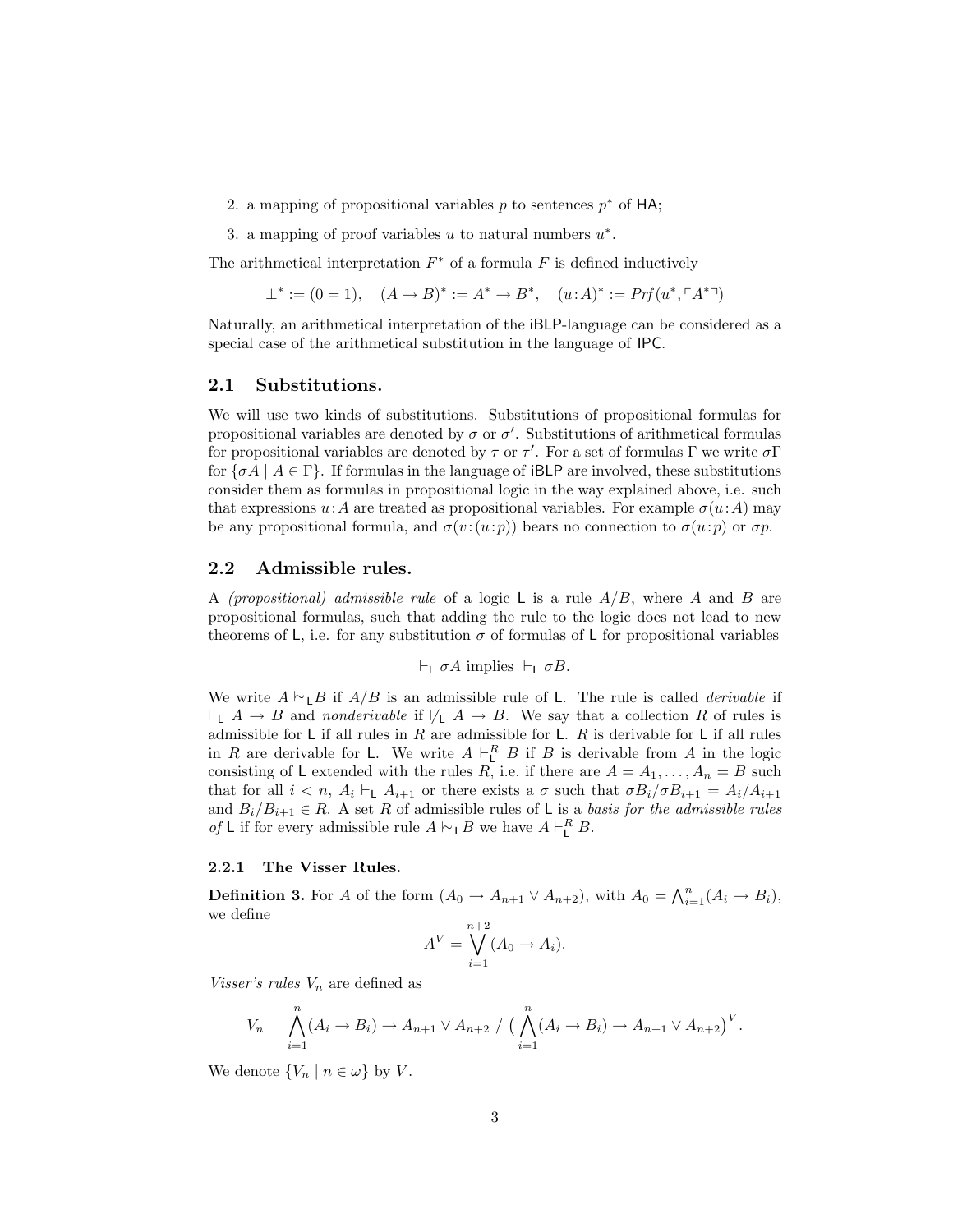Note that for such A of the form

$$
\bigwedge_{i=1}^{n} (A_i \to B_i) \to A_{n+1} \vee A_{n+2}
$$

it classically holds that  $(A \to \bigvee_{i=1}^{n+2} A_i)$ , whence also  $A \to A^V$ . This is in contrast to IPC in which this is not derivable. As was first observed by D. de Jongh and A. Visser, the rules V are admissible for  $\text{IPC}$  (cf. [19]). Whence they are non-derivable admissible rules of IPC. Thus  $A \vdash_{\mathsf{IPC}} A^V$ , while in general not  $A \not\models_{\mathsf{IPC}} A^V$ . Some well-known admissible rules are instances of Visser's rules, e.g. Harrop's rule

$$
\neg A \to B \lor C \vdash (\neg A \to B) \lor (\neg A \to C).
$$

Namely,  $(\neg A \rightarrow B \lor C)^V = (\neg A \rightarrow B) \lor (\neg A \rightarrow C) \lor (\neg A \rightarrow A)$ . Since  $(\neg A \rightarrow A) \leftrightarrow$  $\neg\neg A, (\neg A \rightarrow B \vee C)^V \leftrightarrow (\neg A \rightarrow B) \vee (\neg A \rightarrow C).$ 

The interest of the Visser rules lies in the fact that they form a basis for the admissible rules of IPC and HA.

**Theorem 1.** [18, 19] The Visser rules form a basis for the admissible rules of IPC.

Theorem 2. [28] The propositional admissible rules of HA are the same as the admissible rules of IPC.

#### 2.3 Kripke models and the extension property.

Kripke models for intuitionistic propositional logic are defined as usual. We assume our models to be rooted. We say that two Kripke models are variants of each other when they have the same set of nodes and partial order, and their valuations agree on all nodes except possibly the root. Given Kripke models  $K_1, \ldots, K_n$ ,  $(\Sigma K_i)'$ denotes the Kripke model which is the result of attaching one new node at which no propositional variables are forced, below all nodes in  $K_1, \ldots, K_n$ . ( $\Sigma$ )' is called the Smorynski operator. A class of models  $K$  has the extension property if for every the *Smorynski operator*. A class of models  $\kappa$  has the *extension property* if for every family of models  $K_1, \ldots, K_n \in \mathcal{K}$ , there is a variant of  $(\sum_i K_i)'$  which belongs to  $\mathcal{K}$ . A formula has the extension property if its class of models has the extension property.

#### 2.4 Projective formulas.

**Definition 4.** A formula A is called *projective* if there exists a substitution  $\sigma$ , a projective unifier of A, such that

$$
\vdash_{\mathsf{IPC}} \sigma A \text{ and } \forall B \ (A \vdash_{\mathsf{IPC}} B \leftrightarrow \sigma B).
$$

A projective approximation  $\Pi_A$  of A is a set of projective formulas in which no other variables occur than the ones that occur in A, and such that  $B \vdash A$  for all  $B \in \Pi_A$ , and which is maximal as such, i.e. such that for every projective formula  $C$  such that  $C \vdash A$ , there exists a  $B \in \Pi_A$  such that  $C \vdash B$ . In fact, in the definition of projective approximation from [15] there is also a complexity bound on the formulas in  $\Pi_A$ , but as we do not need it in the sequel, we have omitted it in the definition given here. The properties that we use of  $\Pi_A$  remain the same under this omission. Define

 $\overline{\Pi}_A \equiv_{def} \{B \mid B \text{ is projective and } B \vdash_{\mathsf{IPC}} A\}.$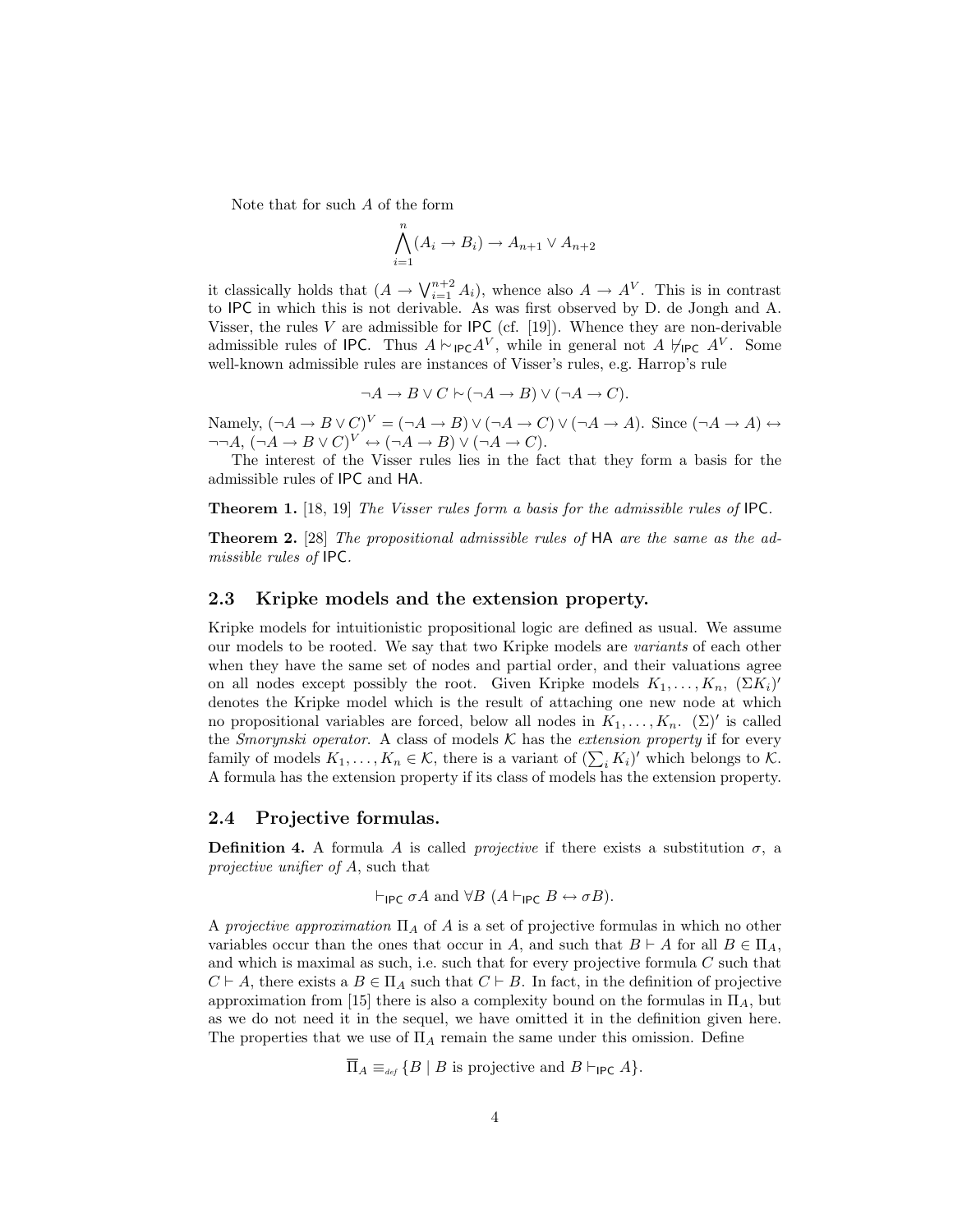Note that for projective A with projective unifier  $\sigma$ ,  $\{B \mid A \vdash_{\mathsf{IPC}} B\} = \{B \mid \vdash_{\mathsf{IPC}} \sigma B\}.$ Thus A axiomatizes the logic of formulas valid in IPC under  $\sigma$ .

Theorem 3. (Ghilardi [15]).

- 1. A is projective if and only if A has the extension property.
- 2. Every consistent formula has a finite projective approximation.
- 3. For every  $\sigma$  such that  $\vdash_{\mathsf{IPC}} \sigma A$ , there is a  $B \in \overline{\Pi}_A$  such that  $\vdash_{\mathsf{IPC}} \sigma B$ .

**Theorem 4.** For each finite projective approximation  $\Pi_A$  of A, we have  $A \vdash^V_{\mathsf{IPC}}$  $\sqrt{\Pi_A}$ .

**Proof.** First we show that  $A \vdash_{\mathsf{IPC}} \bigvee \Pi_A$ . Suppose that for some substitution  $\sigma$ ,  $\vdash_{\mathsf{IPC}} \sigma A$ . Then by the last part of the previous theorem it follows that there is a  $B \in \overline{\Pi}_A$  such that  $\vdash_{\mathsf{IPC}} \sigma B$ . As  $\Pi_A$  is a projective approximation it follows that  $B \vdash C$  for some  $C \in \Pi_A$ . Hence  $\vdash \sigma C$ , and thus  $\vdash_{\mathsf{IPC}} \sigma(\bigvee \Pi_A)$ . This proves that  $A \vdash_{\mathsf{IPC}} \bigvee \Pi_A$ . In [18] it has been shown that V is a basis for the admissible rules of  $A \vdash_{\mathsf{IPC}} \bigvee \Pi_A$ . In [18] it has been shown that V is a basis for the admissible rules of IPC, that is, that  $\vdash_{\mathsf{IPC}}$  is equivalent to  $\vdash_{\mathsf{IPC}}^V$ . Therefore,  $A \vdash_{\mathsf{IPC}}^V$ e admissible rules of  $\bigvee \Pi_A$ .

Projective formulas show special behavior with respect to admissibility: it is not difficult to see that for projective formulas A and for all B we have that  $A \vdash B$  if and only if  $A \vdash B$ . Together with the fact that  $A \vdash \bigvee \Pi_A$  this implies that for all A

 $A \vdash_{\mathsf{IPC}} B$  if and only if  $\bigvee \Pi_A \vdash_{\mathsf{IPC}} B$ .

The direction from left to right follows from the fact that all formulas in  $\Pi_A$  are projective and imply A. The other direction follows from the fact that  $A \vdash \bigvee \Pi_A$ .

**Lemma 1.** If A is projective then for all atoms p, if  $(A \wedge \neg p)$  is consistent then  $(A \wedge \neg p)$  is projective.

**Proof.** Show that  $(A \land \neg p)$  has the extension property.

$$
\qquad \qquad \Box
$$

### 3 The Basic Logic of Proofs.

Definition 5. The basic intuitionistic logic of proofs, iBLP, consists of the following axioms

A1 Theorems of IPC  $A2 \quad u: F \to F$ A3  $u: F \vee \neg u: F$ A3  $u: F \vee \neg u: F$ <br>  $A4 \wedge_{i=1}^{n} (u_i: F_i) \rightarrow G$  for  $F_i, G$  such that  $(\bigwedge_{i=1}^{n} (F_i \wedge u_i: F_i))$ ¢  $\vdash_{\mathsf{HA}} G$ 

and the rule Modus Ponens.

Note that in A4 the  $u_i$ :  $F_i$ ,  $F_i$  and G are considered as propositional formulas, see the remarks about this at section on substitutions.

As it follows from well-known results by Rybakov and Visser, the predicate  $F \vdash_{\mathsf{HA}} G$ is decidable, hence axioms of iBLP constitute a decidable set of formulas.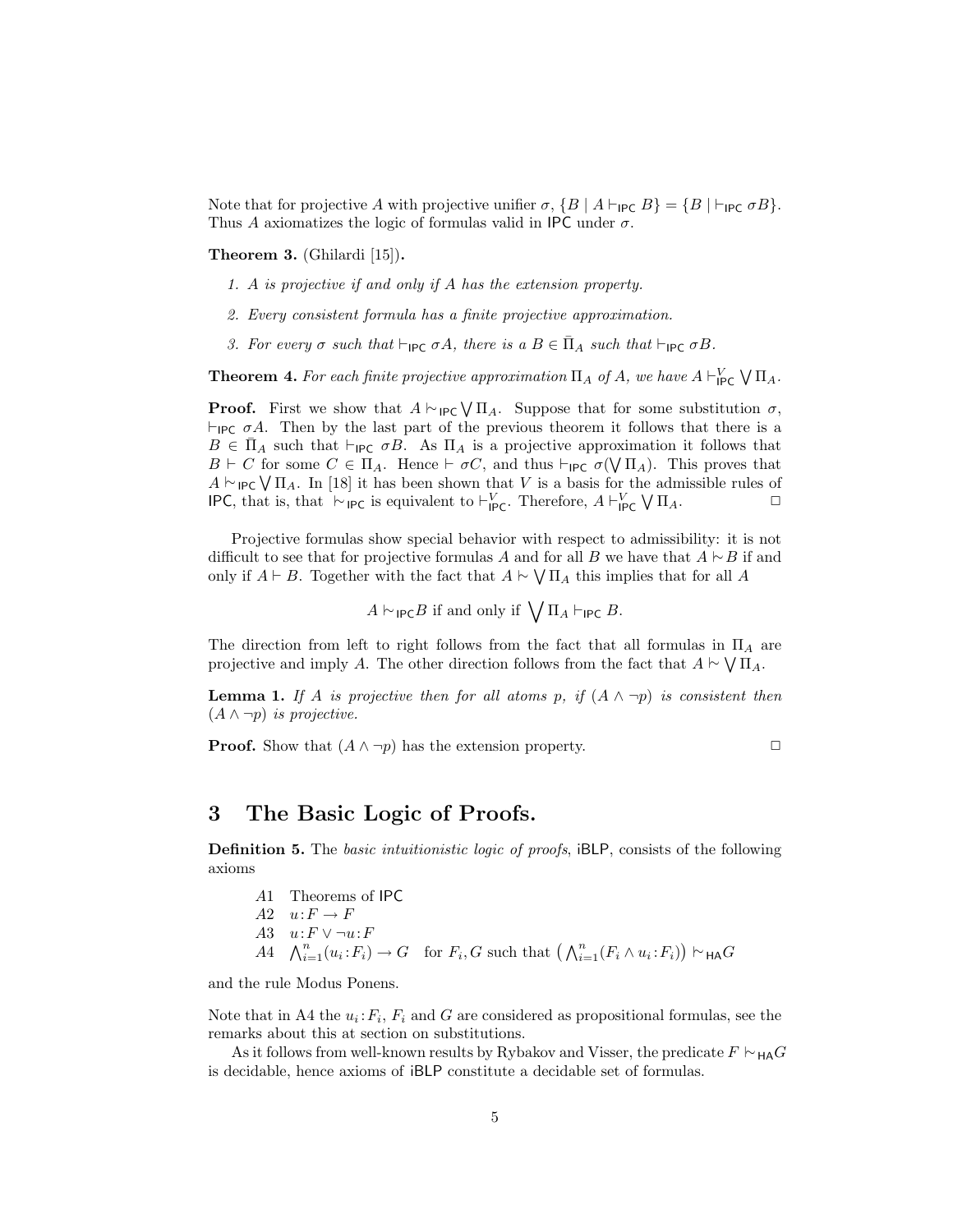#### Proposition 1. iBLP is sound for HA.

Proof. It suffices to show that for any arithmetical interpretation  $*$ , for all instances A of one of the axioms,  $A^*$  is provable in HA. We only treat the case when A is an instance of A4 and leave the other cases to the reader. Thus A is of the form an instance or A4 and leave the other cases to the reader. Thus A is of the form  $\bigwedge_{i=1}^n (u_i : F_i) \to G$  for some  $u_i$ ,  $F_i$  and G such that  $\bigwedge_{i=1}^n (F_i \wedge u : F_i)\big) \vdash_{\mathsf{IPC}} G$ . Whence  $A^*$  is

$$
\bigwedge_{i=1}^{n} Prf(m_i, F_i^*) \to G^*,
$$

where  $u_i^* = m_i$ . Since Prf, being a primitive recursive predicate, is decidable in HA, either  $HA \vdash Prf(m_i, F_i^*)$  for all  $i \leq n$ , or  $HA \vdash \neg Prf(m_i, F_i^*)$  for some  $i \leq n$ . In the last case it follows immediately that A<sup>∗</sup> is provable in HA, as in this case In the last case it follows immediately that A is provable in HA, as in this case<br>HA  $\vdash \neg \bigwedge_{i=1}^{n} Prf(m_i, F_i^*)$ . We consider the first case. As HA is sound this implies  $H$ A  $\vdash \neg \bigwedge_{i=1}^r PT(m_i, F_i)$ . We consider the first case. As  $H$ A is sound this implies<br>that  $H$ A  $\vdash Prf(m_i, F_i^*) \wedge F_i^*$ , for all  $i \leq n$ . The fact that  $\bigwedge_{i=1}^n (u_i : F_i \wedge F_i)\big) \vdash_{H} G$ that  $\mathsf{H}\mathsf{A} \vdash \mathsf{FT}_J(m_i, \mathsf{r}_i) \land \mathsf{r}_i$ , for all  $i \leq n$ . The fact that  $(\bigwedge_{i=1}^n (\bigvee_{i=1}^n \mathsf{r}_i \land \mathsf{r}_i)) \land \mathsf{H}\mathsf{A}\mathsf{G}$ <br>means that for all arithmetical substitutions  $\tau$ ,  $\mathsf{H}\mathsf{A} \vdash \bigwedge_{i=1}^n \tau$  $HA \vdash \tau G$ . As explained above, in the context of propositional logic an arithmetical interpretation can be considered as an arithmetical substitution. As we have can interpretation can be considered as an arithmetical substitution. As we have that  $HA \vdash \bigwedge_{i=1}^n (u_i : F_i)^* \wedge F_i^*$ , this therefore implies that  $HA \vdash G^*$ , and hence  $A^*$  is provable in HA also in this case.  $\Box$ 

In Section 4 we will show that iBLP is complete for HA. First, we present a more transparent axiomatization of iBLP by providing the following replacement for A4.

**Theorem 5.** In the axiomatization of iBLP the axiom  $A4$  can be replaced by the axiom

$$
\bigwedge_{i=1}^{n} (u_i \colon F_i) \to G \quad \text{for } F_i, G \text{ such that } \bigwedge_{i=1}^{n} (F_i \wedge u_i \colon F_i)\big) \vdash_{\mathsf{IPC}}^V G.
$$

**Proof.** By Theorem 2,  $\vdash_{\mathsf{IPC}} = \vdash_{\mathsf{HA}}$ . Whence A4 can be replaced by

$$
\bigwedge_{i=1}^{n} (u_i \colon F_i) \to G \quad \text{for } F_i, G \text{ such that } \left(\bigwedge_{i=1}^{n} (F_i \wedge u_i \colon F_i)\right) \vdash_{\mathsf{IPC}} G.
$$

By Theorem 1,  $\vdash_{\mathsf{IPC}} = \vdash_{\mathsf{IPC}}^V$ . This proves the theorem.  $\Box$ 

### 4 Completeness.

In this section we prove the arithmetical completeness theorem for iBLP:

**Theorem 6.** For finite  $\Gamma$ ,  $\Gamma \vdash_{\mathsf{iBLP}} A$  if and only if  $\Gamma^* \vdash_{\mathsf{HA}} A^*$  for every arithmetical interpretation <sup>∗</sup> .

The soundness part has already been proved in Proposition 1. The proof of the completeness is the difficult part. We first present a sketch of this proof to explain the main idea, before we dive into the technicalities in the following sections.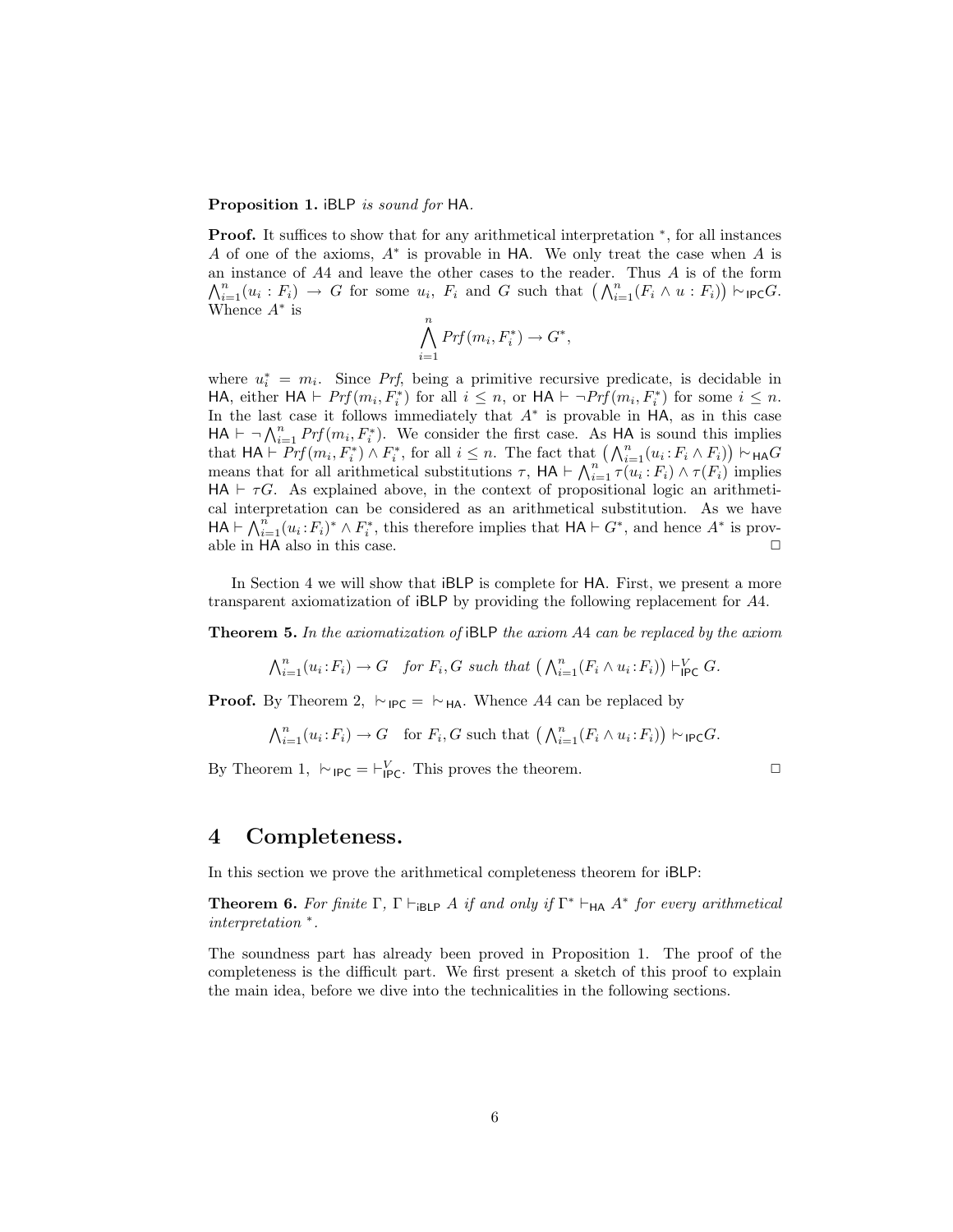#### 4.1 Proof sketch

Suppose  $\Gamma \not\vdash_{\mathsf{iBLP}} A$ . We have to find an arithmetical interpretation  $*$  such that  $\Gamma^*$   $\forall$ <sub>HA</sub> A<sup>\*</sup>. First note that when neither Γ nor A contains labelled atoms, that is atoms of the form  $u : B$ , then the theorem follows immediately from de Jongh's theorem.

Theorem 7. (de Jongh's theorem [27]). IPC  $\vdash$  A if and only if  $HA \vdash \tau A$  for all substitutions  $\tau$ .

Indeed, since  $\Gamma \not\models_{\mathsf{IBLP}} A$ , IPC  $\nvdash \bigwedge \Gamma \to A$ . Let  $\tau'$  be a substitution such that HA  $\nvdash$  $\tau'(\Lambda \Gamma \to A)$ . Then define a substitution  $\tau$  as  $\tau'$  on the atoms that occur in  $\Gamma$  or A and as  $\perp$  on the atoms (labelled as well as not labelled) that do not occur in  $\Gamma$  or A. This substitution leads to an arithmetical interpretation in the following way. We can construct a proof predicate  $Prf(x, y)$  such that  $Prf(n, m)$  holds if and only if

"n is a code of a derivation in  $HA$  which contains a formula having code  $m$ ",

and such that

 $Prf(\lceil u \rceil, n)$  is false for every n and every label u.

Then we define the arithmetical interpretation  $(\cdot)^*$  as given by Prf as a proof predicate and by

> $p^* = \tau(p)$  for propositional variables p  $u^* = \lceil u \rceil$  for proof variables u.

Since under this interpretation  $\tau(u:B) = \bot = (u:B)^*$ , it follows that  $HA \vdash \tau(B) \leftrightarrow$ B<sup>\*</sup>. Whence that  $\Gamma^* \not\models_{\mathsf{HA}} A^*$ . So this shows that Theorem 6 holds when neither  $\Gamma$ nor A contain labelled atoms.

What is the problem when we do not have this restriction on  $\Gamma$  and A? Clearly we can extend  $\Gamma$  to a  $\Theta$  for which  $\Theta \not\models_{\mathsf{IPC}} A$ , and  $u : B \in \Theta$  or  $\neg u : B \in \Theta$  for all u:B that occur in  $\Theta$  or A. De Jongh's theorem then provides a substitution  $\tau$  such that  $\tau\Theta \not\vdash_{HA} \tau A$ . However, the same trick as above does not work. For we need for  $\tau(u:B) \in \Theta$  that HA proves  $\tau(u:B)$  and  $\tau B$ . Namely, we need that  $\tau(u:B)$  and  $\tau B$ will become equivalent to respectively  $(u : B)^*$ , which is equivalent to  $Prf(u^*, B^*)$ , and  $B^*$ . This would imply that  $Prf(u^*, B^*)$  and  $B^*$  are provable in HA because of the properties of a proof predicate Prf. Whence HA should prove  $\tau(u:B)$  and  $\tau B$ . Such a thing however is not garanteed by the proof of de Jongh's theorem. Nor does it follow from the proof of the theorem as given in [27]. That nevertheless such a  $\tau$ exists is shown in the following way, which thus also provides a strengthening of de Jongh's theorem.

Given  $\Gamma \not\models_{\mathsf{IPC}} A$  we extend  $\Gamma$  to  $\Theta$  such that  $\Theta \not\models_{\mathsf{IPC}} A$ , and  $u : B \in \Theta$  or  $\neg u : B \in \Theta$ for all  $u : B$  that occur in Γ or A. But we will require more of  $\Theta$ : we will construct it in such a way that it also contains a projective formula  $B$  that implies

$$
\bigwedge \{C, u : C \mid u : C \in \Theta\} \land \bigwedge \{\neg u : C \mid \neg u : C \in \Theta\}.
$$

We call such  $(\bigwedge \Theta \to A)$  projectively saturated, the precise definition follows below. Then we show that the existence of a projective unifier  $\sigma$  of B implies the following lemma.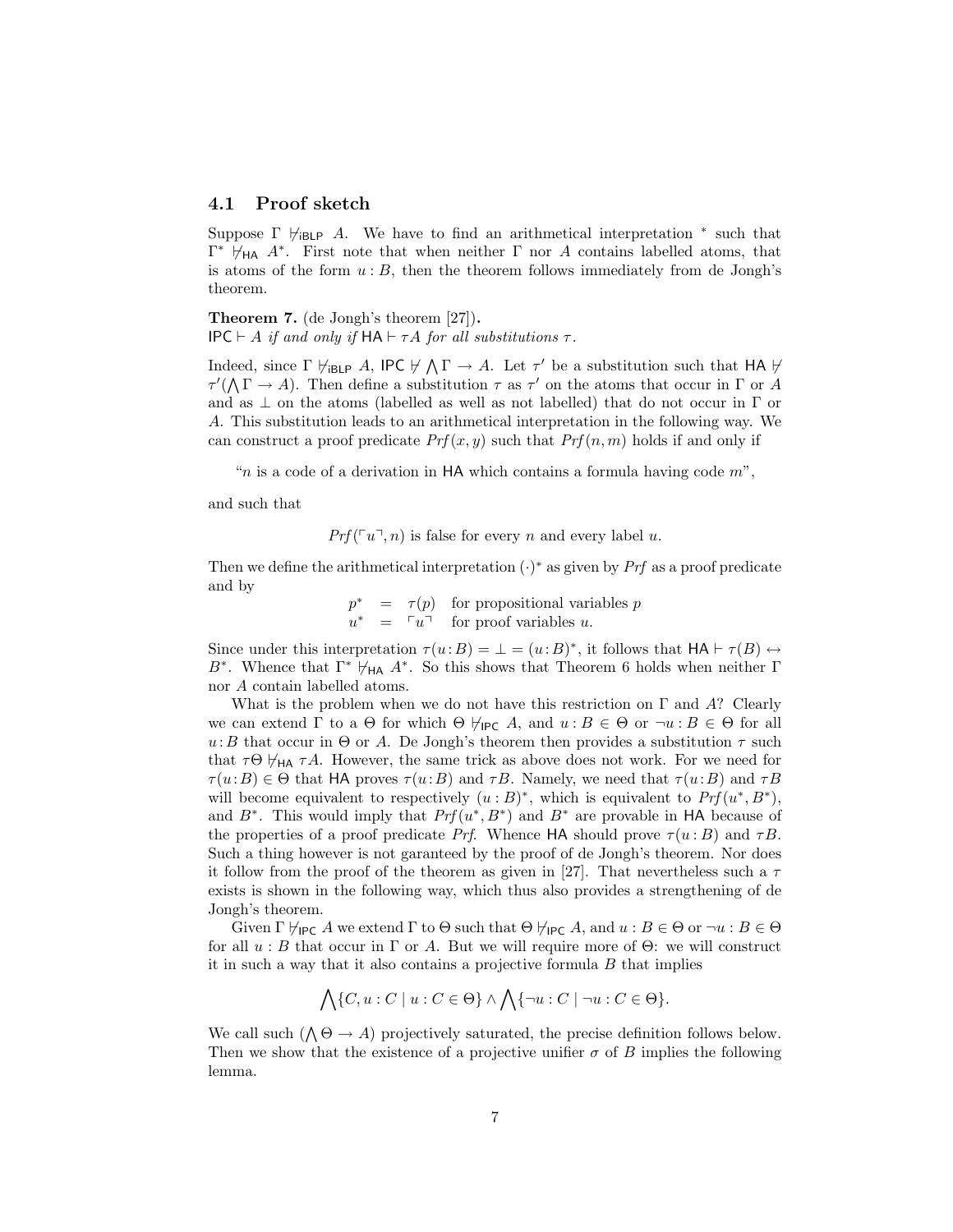**Lemma 4.** For every finite projectively saturated  $\bigwedge \Gamma \to A$  such that  $\Gamma \nvdash_{\text{iBLP}} A$  there exists a substitution  $\sigma$  such that

- 1.  $\vdash_{\mathsf{IPC}} \sigma B \wedge \sigma(u:B)$  for all  $u:B \in \Gamma$ ,
- 2.  $\vdash_{\mathsf{IPC}} \neg \sigma(u:B)$  for all  $\neg u:B \in \Gamma$ ,

3. σΓ $\forall$ IPC σ $A$ .

Then the following lemma completes the proof of the theorem.

**Lemma 3.** If Γ, A,  $\sigma$  are as in Lemma 4, then there is a arithmetical interpretation \* such that  $\Gamma^* \not\models_{\mathsf{HA}} A^*$ .

Thus the completeness proof (Theorem 6) consists of the proofs of the two main lemma's: Lemma 4, which shows that such a  $\sigma$  exists, and Lemma 3, which constructs the desired arithmetical interpretation on the basis of such a  $\sigma.$ 

#### 4.2 Projective saturation.

In this section we give the definition of projective saturation and prove that for every In this section we give the definition of projective saturation and prove the Γ  $\forall$ <sub>iBLP</sub> A there is a Θ ⊇ Γ such that  $\land$  Θ → A is projectively saturated.

**Definition 6.** For a given set  $X$  of iBLP-formulas we define

$$
X_0 =_{\text{def}} \{B, u : B \mid u : B \in X\}
$$
  

$$
X_1 =_{\text{def}} X_0 \cup \{\neg u : B \mid \neg u : B \in X\}
$$

 $\Pi_{\Gamma}$  denotes  $\Pi_{(\Lambda \Gamma)}$ , similarly for  $\Pi_{\Gamma}$ . An implication  $(\Lambda \Gamma \to A)$  is called *projectively* saturated if

Γ is consistent (in iBLP);

 $\Gamma \cap \overline{\Pi}_{\Gamma_1}$  is nonempty;

 $u:B \in \Gamma$  or  $\neg u:B \in \Gamma$ , for all  $u:B$  that occur in  $\Gamma$  or A.

We say that a formula A occurs in a set of formulas  $\Delta$  when A is a subformula of one of the formulas in  $\Delta$ .

**Lemma 2.** If  $\Gamma \nvdash_{i \text{BLP}} A$ , then there exists a projectively saturated  $(A \Theta \rightarrow A)$  such that  $\Theta \supseteq \Gamma$  and  $\Theta \not\models_{i \mathsf{BLP}} A$ . If  $\Gamma$  is finite, we can take  $\Theta$  finite.

**Proof.** First construct  $\Delta \supseteq \Gamma$  such that  $\Delta \nvdash_{i\mathsf{BLP}} A$ , and  $u:B \in \Delta$  or  $\neg u:B \in \Delta$ , for all  $u: B$  that occur in  $\Delta$  or A.  $\Delta$  can be obtained by standard saturation techniques. an *u*: *b* that occur in  $\Delta$  or *A*.  $\Delta$  can be obtained by standard saturation techniques.<br>It is finite when Γ is finite. Let  $\Pi_{\Delta_0}$  be a finite projective approximation of  $\Lambda_{\Delta_0}$ (Section 2.4). Recall that all atoms occurring in  $\Pi_{\Delta_0}$  occur in  $\Delta_0$  too. Since  $\Delta_0 \vdash_{\mathsf{IPC}}^V$ ection 2.4). Recall that all atoms occurring in  $\Pi_{\Delta_0}$  occur in  $\Delta_0$  too. Since  $\Delta_0 \sqcap_{\text{IPC}}$ <br>  $\Pi_{\Delta_0}$ , by Theorem 4, we have  $\Delta \vdash_{\text{IBLP}} \bigvee \Pi_{\Delta_0}$ , by the axioms of iBLP (Theorem 5). Therefore, there is a  $C \in \Pi_{\Delta_0}$  such that  $\Delta \wedge C \nvdash_{\mathsf{iBLP}} A$ . For if not,  $\Delta \wedge \bigvee \Pi_{\Delta_0} \vdash_{\mathsf{iBLP}} A$ , Therefore, there is a  $C \in \Pi_{\Delta_0}$  such that  $\Delta \wedge C$   $\eta_{\text{BLP}}$  A. For if not,  $\Delta \wedge \sqrt{\Pi_{\Delta_0}}$  and whence  $\Delta \vdash_{\text{IBLP}} A$ . Note that  $C \vdash_{\text{IPC}} \bigwedge \Delta_0$  by the definition of  $\Pi_{\Delta_0}$ . Let

$$
B = C \land \{ \neg u : D \mid \neg u : D \in \Delta \}
$$

and  $\Theta = \Delta \cup \{B\}$ . Note that  $\Theta \nvdash_{\mathsf{BLP}} A$  and that  $\Theta_1 = \Delta_1$ . Therefore, it remains to show that  $(\bigwedge \Theta \to A)$  is projectively saturated, for which it suffices to show that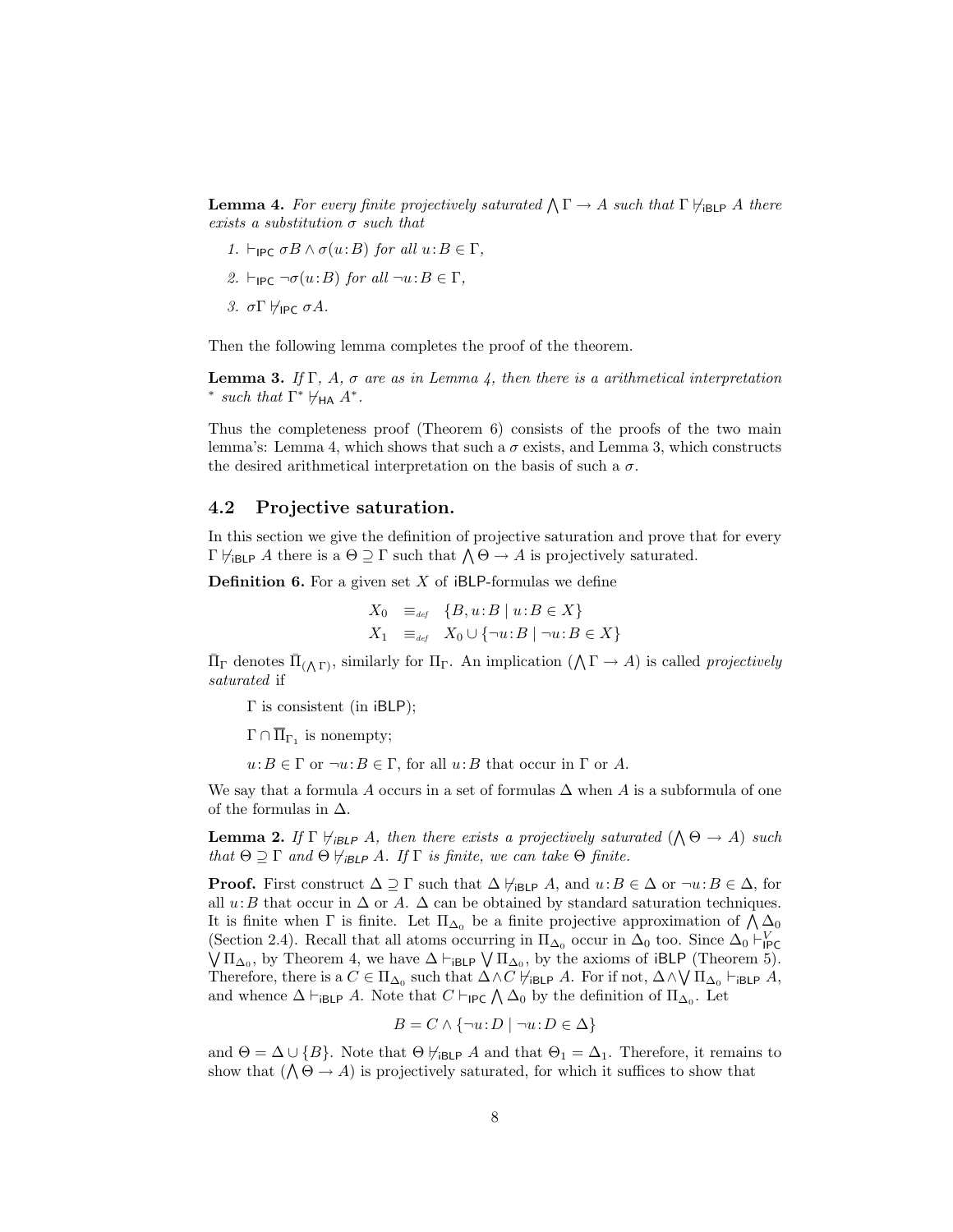- 1.  $\Theta$  is consistent,
- 2.  $u: D \in \Theta$  or  $\neg u: D \in \Theta$ , for all  $u: D$  that occur in  $\Theta$  or A,
- 3.  $B \vdash_{\mathsf{IPC}} \Theta_1$  and B is projective.

The first statement follows from  $\Theta \not\vdash_{iBLP} A$ . For the second statement, consider a u:D that occurs in  $\Theta$  or A. Thus u:D occurs in  $\Delta$  or B or A, and thus in  $\Delta$ , by the definition of  $\Delta$  and of C. The construction of  $\Delta$  implies that whence  $u : D \in \Delta$  or  $\neg u: D \in \Delta$ , which implies the statement. For the last statement, the projectivity of B follows from the projectivity of C by Lemma 1. For  $B \vdash_{\mathsf{IPC}} \Theta_1$ , consider  $u: D \in \Theta$ . B ionows from the projectivity of C by Lemma 1. For  $D \sqcap_{\textsf{PC}} \Theta_1$ , consider  $u : D \in \Theta$ .<br>Thus  $u : D \in \Delta$ , and thus  $D, u : D \in \Delta_0$ . Hence  $C \vdash_{\textsf{IPC}} D \wedge u : D$ , as  $C \vdash_{\textsf{IPC}} \bigwedge \Delta_0$ . Hence  $B \vdash_{\mathsf{IPC}} D \wedge u:D$ . That  $B \vdash_{\mathsf{IPC}} \neg u:D$  for  $\neg u:D \in \Theta$  follows from the definition of B and  $\Theta_1 = \Delta_1$ .

### 4.3 Main lemma's.

The main part of the completeness proof lies in the following lemma that shows that the existence of certain substitutions suffices to construct certain arithmetical interpretations.

**Lemma 3.** If for some finite projectively saturated  $(\bigwedge \Gamma \to A)$ ,  $\Gamma \nvdash_{i \text{BLP}} A$  and there is a substitution  $\sigma$  such that

- 1.  $\vdash_{\mathsf{IPC}} \sigma B \wedge \sigma(u:B)$  for all  $u:B \in \Gamma$ ,
- 2.  $\vdash_{\mathsf{IPC}} \neg \sigma(u:B)$  for all  $\neg u:B \in \Gamma$ ,
- 3. σΓ $H_{IPC}$  σ $A$ ,

then there is a arithmetical interpretation \* such that  $\Gamma^* \not\models_{\mathsf{HA}} A^*$ .

**Proof.** Let  $\bigwedge \Gamma \to A$  be as in the lemma. Let  $\circ$  denote composition of substitutions. By de Jongh's theorem (Theorem 7), using the fact that  $\Gamma$  is finite, there is a substitution  $\tau'$  such that  $\tau' \circ \sigma(\Gamma) \not\vdash_{HA} \tau' \circ \sigma(A)$ . Let  $\tau = \tau' \circ \sigma$ . Thus  $\tau \Gamma \not\vdash_{HA} \tau A$ . Recall that  $\sigma, \tau'$  and  $\tau$  treat formulas  $u:B$  as propositional variables. Note that

$$
\forall u \colon B \in \Gamma \text{ HA} \vdash \tau B \land \tau(u \colon B) \text{ and } \forall \neg u \colon B \in \Gamma \text{ HA} \vdash \neg \tau(u \colon B). \tag{1}
$$

We pick a Gödel numbering of the joint language of iBLP and HA that is injective, i.e. such that

$$
\ulcorner A \urcorner = \ulcorner B \urcorner \leftrightarrow A \text{ and } B \text{ coincide.}
$$

We define a desired arithmetical interpretation <sup>∗</sup> by a fixed point construction in a similar way as in [4]. First for a given proof predicate  $Prf(x, y)$  we define an auxiliary translation  $(\cdot)^+$  as follows:

> $p^+$  =  $\tau(p)$  for propositional variables p,  $u^+$  =  $\lceil u \rceil$  for proof variables u  $(u:B)^+ = Prf(u^+,\ulcorner B^{+\urcorner})$  $(\cdot)^+$  commutes with connectives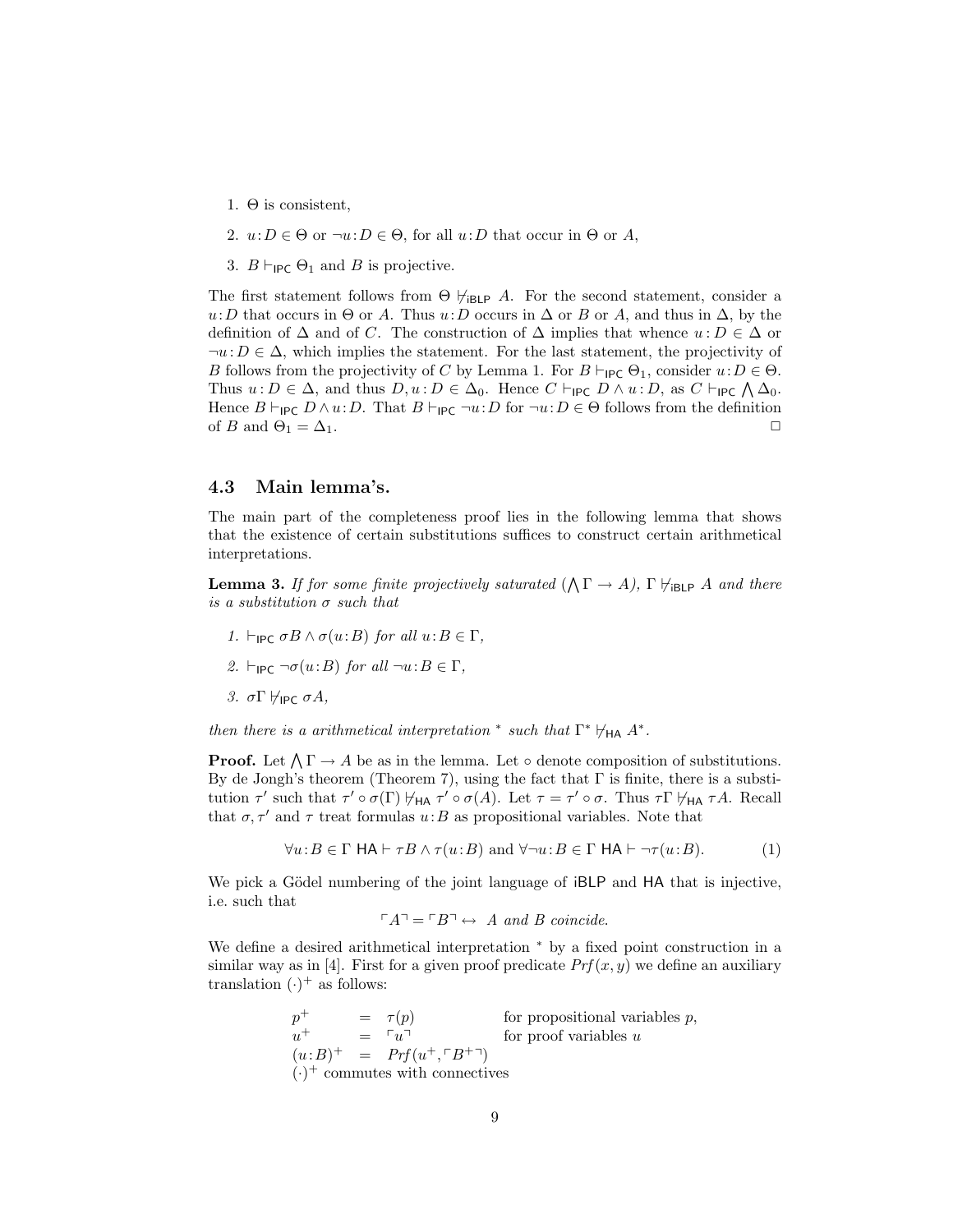Let  $PROOF(x, y)$  denote a standard nondeterministic proof predicate

x is a code of a derivation in HA which contains a formula having a code y.

Without loss of generality we assume that  $PROOF(\ulcorner u\urcorner, n)$  is false for any proof variable u and any  $n \in \omega$ . By the arithmetical fixed point argument we construct a formula  $Prf(x, y)$  such that HA proves the following fixed point equation:

$$
Prf(x, y) \leftrightarrow \text{PROOF}(x, y) \lor \text{``}x = \ulcorner u \urcorner \text{ for some proof variable } u \text{ and }
$$

$$
y = \ulcorner B^+ \urcorner \text{ for some iBLP-formula } B \text{ such that } u : B \in \Gamma \text{''}
$$

Consider the arithmetical interpretation  $(·)$ <sup>\*</sup> given by Prf as a proof predicate and by

$$
p^* = \tau(p) \text{ for propositional variables } p
$$
  

$$
u^* = \ulcorner u \urcorner \text{ for proof variables } u.
$$

The following claims imply that Prf is indeed a proof predicate and that  $\Gamma^* \not\models_{\mathsf{HA}} A^*$ , and whence complete the proof of the theorem.

**Claim 4.** For all B,  $B^+ = B^*$ . For all B that occur in  $\Gamma$  or A,  $HA \vdash B^* \leftrightarrow \tau B$ . For all proof variables  $u, u^+ = u^*$ .

Proof of the claim. The last statement holds by definition. For the first statement we use formula induction. If B is a propositional letter,  $B^+ = \tau(B) = B^*$ . If  $B = u : C, B^+ = Prf(\ulcorner u \urcorner, \ulcorner B^{+} \urcorner) = Prf(u^*, \ulcorner B^{*} \urcorner) = B^*$  because  $\ulcorner u \urcorner = u^*$  and  $B^+ = B^*$  by IH, whence  $\lceil B^{+} \rceil = \lceil B^{*} \rceil$ . The steps corresponding to the connectives follow easily.

The second statement is also proved by formula induction. Consider a B that occurs in  $\Gamma$  or A. If B is a propositional letter it follows by definition. If  $B = u \cdot C$ , either  $u: C \in \Gamma$  or  $\neg u: C \in \Gamma$ , as  $\Gamma \to A$  is projectively saturated. If  $u: C \in \Gamma$ , then  $HA \vdash \tau(u:C)$  by (1). By the fixed point equation above,  $HA \vdash Prf(u^+, \ulcorner C^{+}\urcorner),$ whence  $HA \vdash (u:C)^+$ . By the first statement of the claim this implies  $HA \vdash (u:C)^*$ . Thus  $HA \vdash (u : C)^* \leftrightarrow \tau(u : C)$ . The case that  $\neg u : C \in \Gamma$  is similar. The steps corresponding to the connectives are easy.

**Claim 5.** HA  $\vdash \varphi$  if and only if  $Prf(n, \lceil \varphi \rceil)$  for some  $n \in \omega$ .

Proof of the claim. The direction from left to right is clear, as the standard proof predicate PROOF is contained in Prf. For the direction from right to left, we distinguish two cases:  $PROOF(n, \lceil \varphi \rceil)$  or  $n = \lceil u \rceil$  and  $\lceil \varphi \rceil = \lceil B^{+} \rceil$  for some proof variable u and some iBLP-formula B such that  $u : B \in \Gamma$ . In the first case,  $HA \vdash \varphi$ follows because PROOF is the standard proof predicate. In the second case, note that  $u : B \in \Gamma$  implies  $HA \vdash \tau B$  by (1). Thus, by the previous claim and the fact that B occurs in  $\Gamma$ ,  $HA \vdash B^+$ . By assumption on the Gödel numbering,  $\varphi$  and  $B^+$ coincide, which gives  $HA \vdash \varphi$ . This finishes the proof of the lemma.

**Lemma 4.** For every finite projectively saturated  $\bigwedge \Gamma \to A$  such that  $\Gamma \not\models_{\mathsf{iBLP}} A$  there exists a substitution  $\sigma$  such that

1.  $\vdash_{\mathsf{IPC}} \sigma B \wedge \sigma(u:B)$  for all  $u:B \in \Gamma$ ,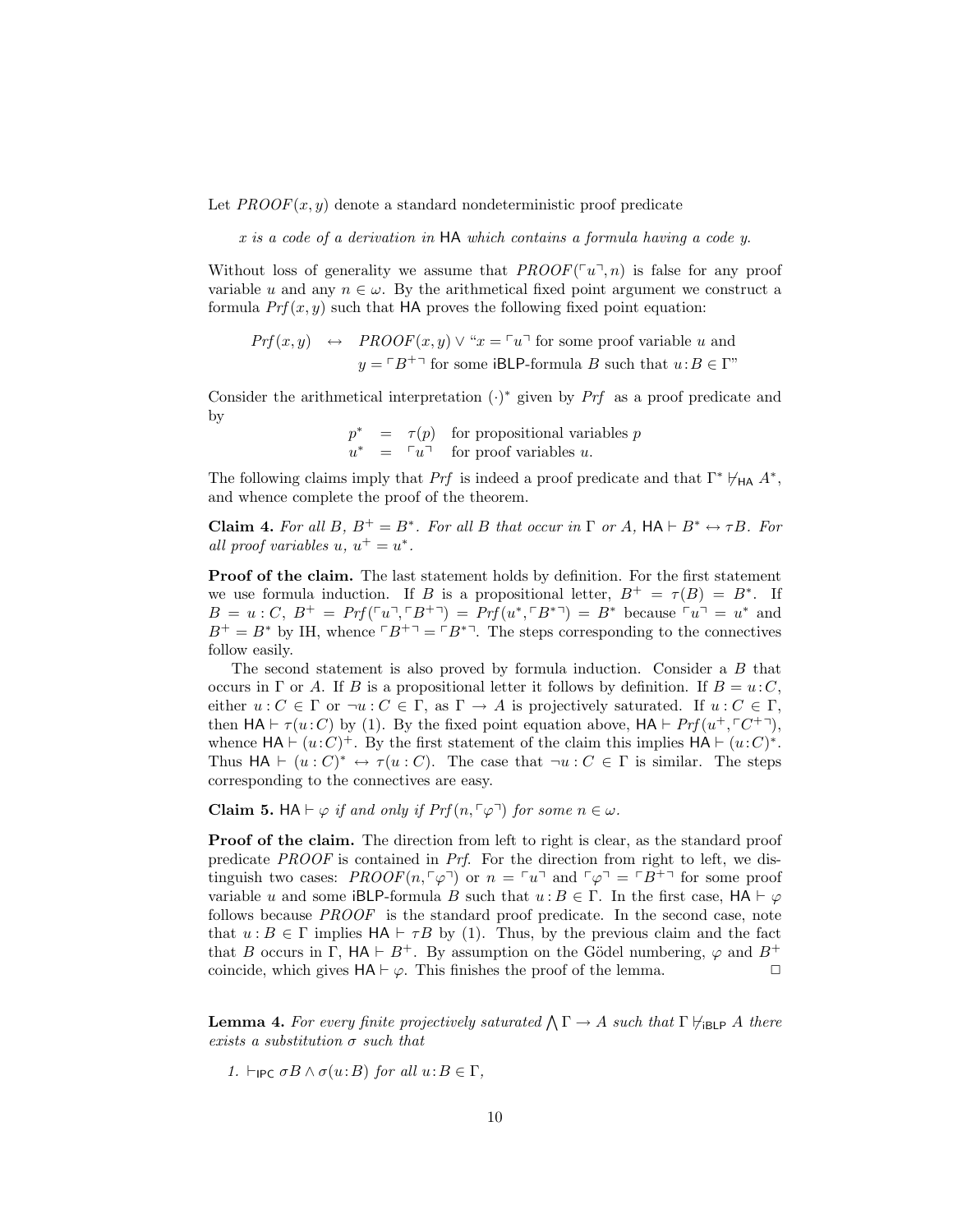- 2.  $\vdash_{\mathsf{IPC}} \neg \sigma(u:B)$  for all  $\neg u:B \in \Gamma$ ,
- 3. σΓ $H$ IPC σ $A$ .

**Proof.** Let  $B \in \Gamma \cap \overline{\Pi}_{\Gamma_1}$ , which exists because  $\bigwedge \Gamma \to A$  is projectively saturated. **Proof.** Let  $B \in I \cap \Pi_{\Gamma_1}$ , which exists because  $\Lambda I \to A$  is projectively saturated.<br>Thus B is projective and  $B \vdash_{\mathsf{IPC}} \Lambda \Gamma_1$ . Let  $\sigma$  be a projective unifier for B, i.e. a substitution such that

$$
\vdash_{\mathsf{IPC}} \sigma B \text{ and } \forall D \ (B \vdash D \leftrightarrow \sigma D).
$$

We show that  $\sigma$  fulfills the conditions of Lemma 3, i.e.

1.  $\vdash_{\mathsf{IPC}} \sigma C \wedge \sigma(u:C)$  for all  $u:C \in \Gamma$ , 2.  $\vdash_{\mathsf{IPC}} \neg \sigma(u:C)$  for all  $\neg u:C \in \Gamma$ , 3. σΓ $\forall$ IPC σ $A$ .

Recall (Section 2.4) that

$$
\{D \mid B \vdash_{\mathsf{IPC}} D\} = \{D \mid \vdash_{\mathsf{IPC}} \sigma D\}.
$$

To show 1., consider  $u : D \in \Gamma$ . Then  $D \in \Gamma_1$  and  $u : D \in \Gamma_1$ . As  $B \vdash_{\mathsf{IPC}} \bigwedge \Gamma_1$ , this gives  $B \vdash_{\mathsf{IPC}} D \wedge u:D$ , and thus  $\vdash_{\mathsf{IPC}} \sigma D \wedge \sigma(u:D)$ . For 2. the reasoning is the same. gives  $B \sqsubset_{\mathsf{IPC}} D \wedge u : D$ , and thus  $\sqsubset_{\mathsf{IPC}} C D \wedge o(u : D)$ . For 2. the reasoning is the same.<br>For 3., note that since  $\Gamma \vdash_{\mathsf{IPC}} B$  and  $\Gamma \not\models_{\mathsf{IBLP}} A$ , we have  $B \not\models_{\mathsf{IPC}} \bigwedge \Gamma \to A$ , and thus  $\forall_{\mathsf{IPC}} \; \sigma(\bigwedge \Gamma \to A).$ 

#### 4.4 Completeness proof.

Here we finish the proof of Theorem 6. Assume  $\Gamma \not\vdash_{iBLP} A$ . By Lemma 2, there is Here we finish the proof of Theorem 6. Assume T  $\pi_{iBLP}$  A. By Lemma 2, there is a finite Θ  $\supseteq$  Γ such that  $\bigwedge$  Θ → A is projectively saturated and Θ  $\vdash_{iBLP}$  A. We show that there is an arithmetical interpretation such that  $\Theta^* \not\vdash_{HA} A^*$ . By Lemma 4 there exists a substitution  $\sigma$  which fullfills the conditions of Lemma 3 (reading  $\Theta$  for Γ). Whence there exists an arithmetical interpretation  $*$  such that  $\Theta^* \nvdash_{HA} A^*$  by Lemma 3. Whence  $\Gamma^* \not\models_{\mathsf{HA}} A^*$ , and we are done.

## 5 Discussion.

The next step in building intuitionistic logic of proofs iLP should be adding to iBLP operation on proofs. The are some natural choices for sets of operations. In order to get the internalization property

$$
\frac{A_1, A_2, \dots, A_n \vdash_{\mathsf{iLP}} B}{u_1: A_1, u_2: A_2, \dots, u_n: A_n \vdash_{\mathsf{iLP}} t(u_1, u_2, \dots, u_n): B}
$$

we could consider adding operations similar to application "o" and proof checker "!" (cf. [4]). Furthermore, by adding also the *choice* operation " $+$ ", we will gain a capacity to naturally capture the intuitionistic version of the modal logic S4 and hence the modal  $\lambda$ -calculus [11, 25, 26]. Note, that in iLP every admissible rule of HA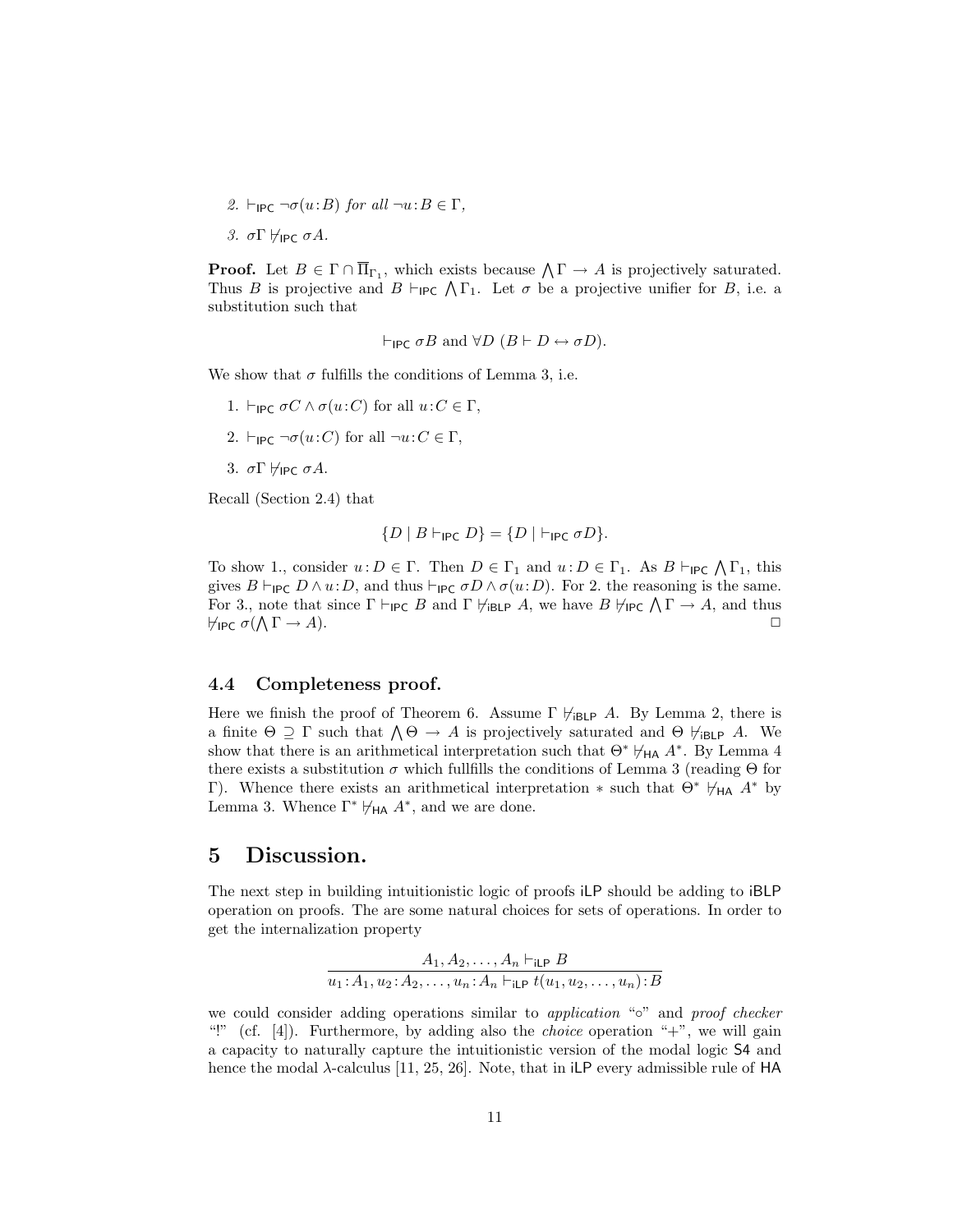will be represented by a proof term. Indeed, consider an admissible rule  $F/G$ . Then  $u: F \to G$  for some proof variable u not occurring in F, G is an axiom of iBLP, hence a theorem of iLP. By internalization, there should be a (ground) proof term  $q$  such that  $\vdash_{\mathsf{iLP}} g$  :  $(u:F \to G)$ . Using application we can conclude that  $\vdash_{\mathsf{iLP}} v : u:F \to (g \circ v):G$ . Substituting !v for u we get  $\vdash_{i\text{LP}} v : !v : F \to (g \circ v) : G$ . By the proof checker operation,  $\vdash_{\mathsf{iLP}} v : F \to v : !v : F$ , and hence  $\vdash_{\mathsf{iLP}} v : F \to (g \circ v) : G$ . The latter shows that a proof term  $g \circ v$  represents in iLP the rule  $F/G$ .

The explicit axiomatization of admissible rules by Visser's series  $V_n = F_n/G_n$ established in [18, 19, 20] allows us to guess a more concise formulation of iLP in style of the classical logic of proofs LP.

Definition 7. The *intuitionistic logic of proofs*, iLP, consists of the following axioms and rules:

|                                                 | Axioms of IPC                            | -A1 |
|-------------------------------------------------|------------------------------------------|-----|
|                                                 | $t: F \to F$                             | A2  |
| application                                     | $s:(F\to G)\to (t:F\to (s\cdot t):G)$    | A3  |
| proof checker                                   | $t: F \to t: \mathcal{F}: F$             | A4  |
|                                                 | $A5 \t s:F \rightarrow (s+t):F,$         |     |
| <i>choice operation</i>                         | $t: F \to (s+t): F$                      |     |
|                                                 | $t: F \vee \neg t: F$                    | A6  |
| $f_n$ is a functional symbol specific for $V_n$ | $A7_n \t:= F_n \rightarrow f_n(t): G_n,$ |     |
|                                                 | Modus Ponens                             | R1  |
| c is a proof constant, $A \in A1 - A7_n$        | $c:A$ .                                  | R2  |

This system is obviously sound with respect to the provability interpretation where operations  $\cdot, !, +, f_n$  are interpreted the intended way. It is easy to see that iLP enjoys internalization property and contains proof terms for each admissible rule in IPC. We conjecture that this system is also arithmetically complete and believe, this fact could be established within the circle of ideas presented in this note and in [4].

# References

- [1] J. Alt and S. Artemov, "Reflexive lambda-calculus", In Springer Lecture Notes in Computer Science, v. 2183, Proceedings of the Dagstuhl-Seminar on Proof Theory in Computer Science, 2001.
- [2] S. Artemov, "Logic of Proofs", Annals of Pure and Applied Logic, v. 67, pp. 29–59, 1994.
- [3] S. Artemov, "Operational Modal Logic," Tech. Rep. MSI 95-29, Cornell University, December 1995.
- [4] S. Artemov, "Explicit provability and constructive semantics", The Bulletin for Symbolic Logic, v.7, No. 1, pp. 1–36, 2001.
- [5] S. Artemov. Unified semantics for modality and λ-terms via proof polynomials. In K. Vermeulen and A. Copestake, editors, Algebras, Diagrams and Decisions in Language, Logic and Computation, pages 89–119. CSLI Publications, Stanford University, 2002.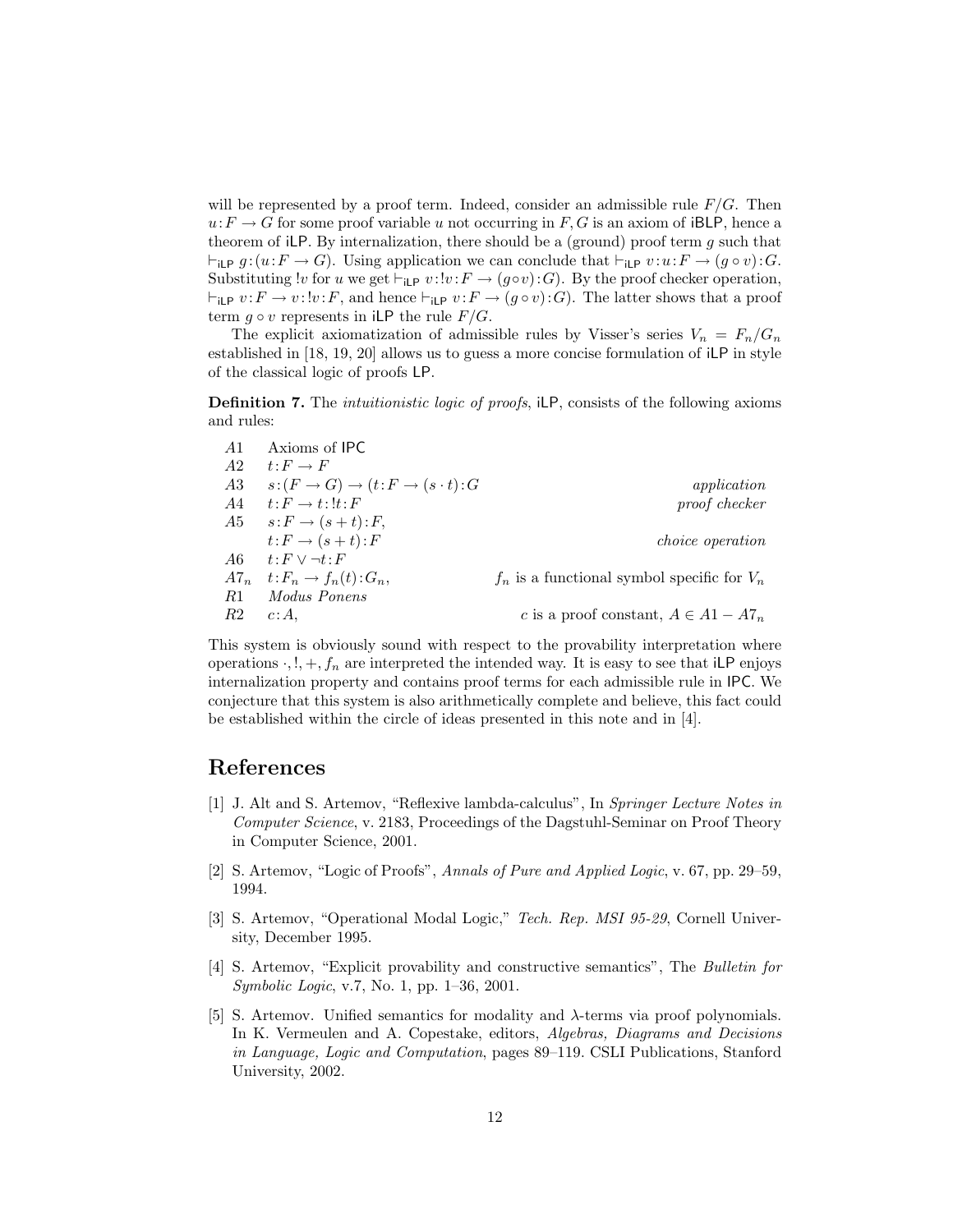- [6] S. Artemov. Kolmogorov and Gödel's approach to intuitionistic logic: current developments. Russian Mathematical Surveys, 59(2):203–229, 2004. http://www.cs.gc.cuny.edu/∼sartemov/.
- [7] S. Artemov. Evidence-based common knowledge. Technical Report TR-2004018, CUNY Ph.D. Program in Computer Science, 2004.
- [8] S. Artemov and L. Beklemishev. Provability logic. In D. Gabbay and F. Guenthner, editors, Handbook of Philosophical Logic, 2nd ed., volume 13, pages 229–403. Kluwer, Dordrecht, 2004.
- [9] S. Artemov and E. Nogina. Logic of knowledge with justifications from the provability perspective. Technical Report TR-2004011, CUNY Ph.D. Program in Computer Science, 2004.
- [10] S. Artemov and T. Strassen, "The Basic Logic of Proofs", Springer Lecture Notes in Computer Science , v.702, pp.14–28, 1992.
- [11] G. Bierman and V. de Paiva, "Intuitionistic necessity revisited", Proceedings of the Logic at Work Conference, Amsterdam (December 1992), Second revision, June 1996 (http://theory.doc.ic.ac.uk/tfm/papers.html).
- [12] D. de Jongh and G. Japaridze. The Logic of Provability. Ed. S. Buss, Handbook of Proof Theory. Studies in Logic and the Foundations of Mathematics, Vol.137., Elsevier, pp. 475-546, 1998.
- [13] M. C. Fitting. The logic of proofs, semantically. Annals of Pure and Applied Logic,  $132(1):1-25$ ,  $2005$ .
- [14] S. Ghilardi, "Unification in intuitionistic logic," The Journal of Symbolic Logic, v. 64:2, pp. 859-880, 1999.
- [15] S. Ghilardi, "Best solving modal equations," Annals of Pure and Applied Logic, v.102, 2000.
- [16] K. Gödel. Eine Interpretation des intuitionistischen Aussagenkalkuls. Ergebnisse Math. Colloq., Bd. 4 (1933), S. 39-40.
- [17] K. Gödel. Vortrag bei Zilsel (1938). In S. Feferman, ed. Kurt Gödel Collected Works. Volume III, Oxford University Press, 1995.
- [18] R. Iemhoff, "On the admissible rules of intuitionistic propositional logic," The Journal of Symbolic Logic, v. 66:1, pp. 281-294, 2001.
- [19] R. Iemhoff, "Provability Logic and Admissible Rules," Ph.D. Thesis, ILCC dissertations 2001.
- [20] R. Iemhoff, "Towards a proof system for admissibility," In M. Baaz and A. Makowsky eds., Computer Science Logic '03, Lecture Notes in Computer Science 2803, pp.255-270, Springer, 2003.
- [21] R. Iemhoff, "Intermediate logics and Visser's rules," Notre Dame Journal of Formal Logic, vol. 46 (1) (2005), pp. 65-81.